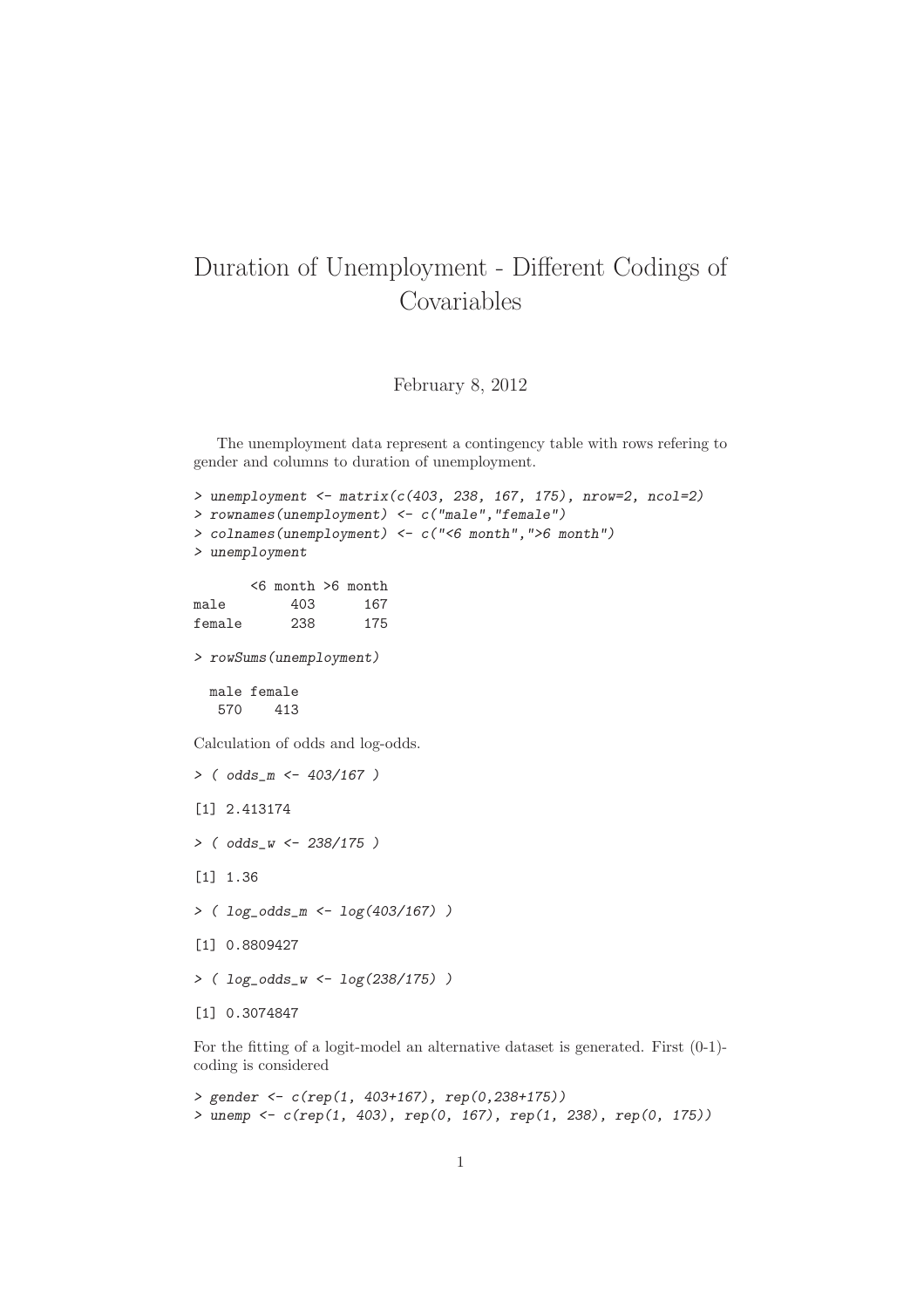For control, one can compute the crosstabulation of the generated data.

```
> table(gender, unemp)
     unemp
gender 0 1
    0 175 238
    1 167 403
Fit of a logit model.
> bin <- glm(unemp ~ gender, family=binomial)
> summary(bin)
Call:
glm(formula = unemp \tilde{ } gender, family = binomial)
Deviance Residuals:
   Min 1Q Median 3Q Max
-1.5669 -1.3105 0.8327 0.8327 1.0499
Coefficients:
          Estimate Std. Error z value Pr(>|z|)
(Intercept) 0.30748 0.09958 3.088 0.00202 **
gender 0.57346 0.13559 4.229 2.34e-05 ***
---
Signif. codes: 0 '***' 0.001 '**' 0.01 '*' 0.05 '.' 0.1 ' ' 1
(Dispersion parameter for binomial family taken to be 1)
   Null deviance: 1270.3 on 982 degrees of freedom
Residual deviance: 1252.4 on 981 degrees of freedom
AIC: 1256.4
Number of Fisher Scoring iterations: 4
> bin$coef
(Intercept) gender
  0.3074847 0.5734580
> exp(bin$coef)
(Intercept) gender
   1.360000 1.774392
Now a dataset in effect-coding is created.
```
> gender\_effect <- c(rep(1, 403+167), rep(-1,238+175))

For control, one can compute the crosstabulation of the generated data.

> table(gender\_effect, unemp)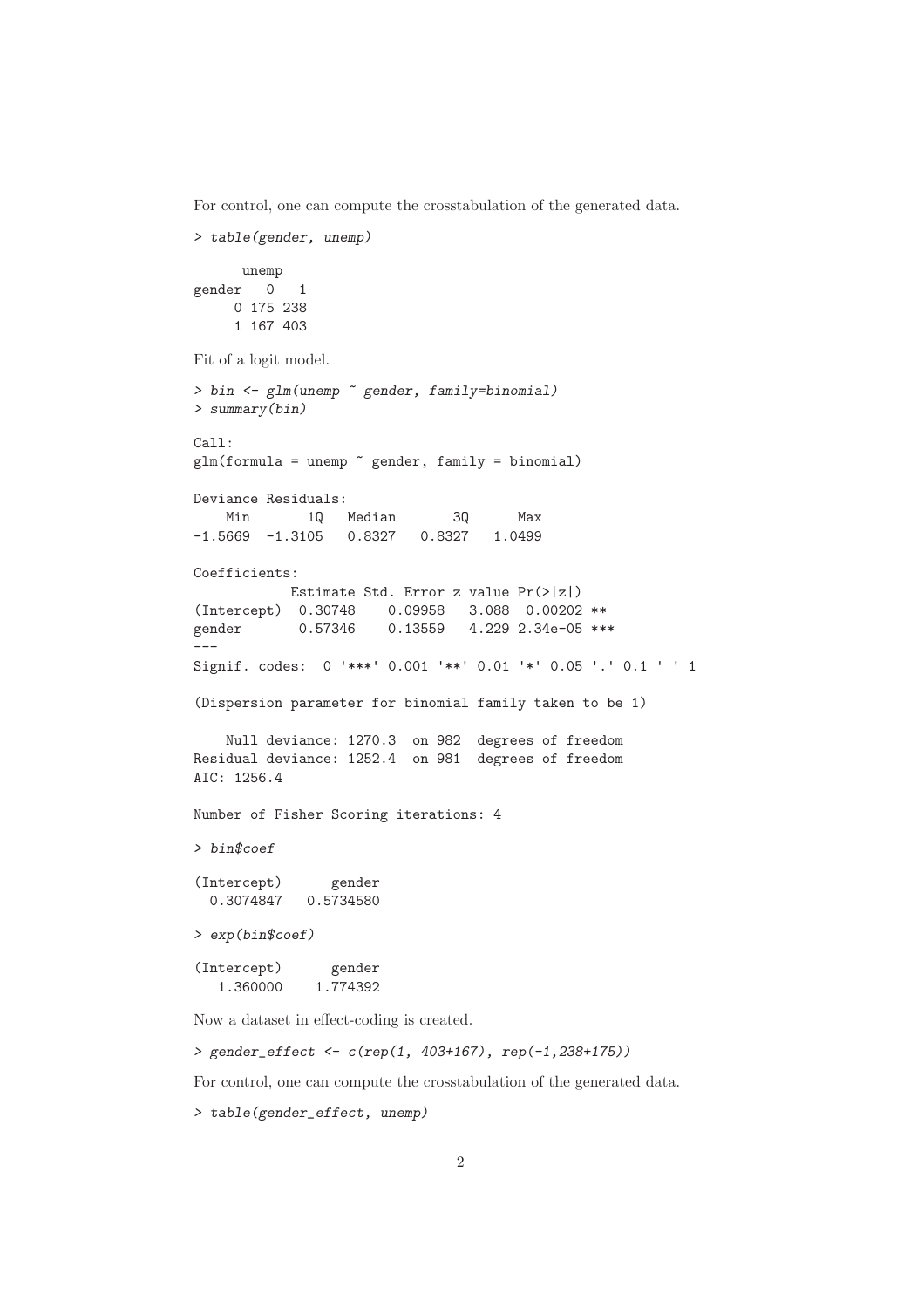```
unemp
gender_effect 0 1
          -1 175 238
          1 167 403
Fit a logit model.
> bin_effect <- glm(unemp ~ gender_effect, family=binomial)
> summary(bin_effect)
Call:
glm(formula = unemp \tilde{g} gender_effect, family = binomial)
Deviance Residuals:
   Min 1Q Median 3Q Max
-1.5669 -1.3105 0.8327 0.8327 1.0499
Coefficients:
            Estimate Std. Error z value Pr(>|z|)
(Intercept) 0.5942 0.0678 8.765 < 2e-16 ***
gender_effect 0.2867 0.0678 4.229 2.34e-05 ***
---
Signif. codes: 0 '***' 0.001 '**' 0.01 '*' 0.05 '.' 0.1 ' ' 1
(Dispersion parameter for binomial family taken to be 1)
   Null deviance: 1270.3 on 982 degrees of freedom
Residual deviance: 1252.4 on 981 degrees of freedom
AIC: 1256.4
Number of Fisher Scoring iterations: 4
> bin_effect$coef
  (Intercept) gender_effect
   0.5942137 0.2867290
> exp(bin_effect$coef)
  (Intercept) gender_effect
    1.811606 1.332063
  Now we consider education level as explanatory variable.
> unemp_level <- matrix(c(202, 307, 87, 45,
+ 96, 162, 66, 18), nrow=4, ncol=2)
> colnames(unemp_level) <- c("Short term","Long term")
> unemp_level
    Short term Long term
[1,] 202 96
[2,] 307 162
[3,] 87 66
```
[4,] 45 18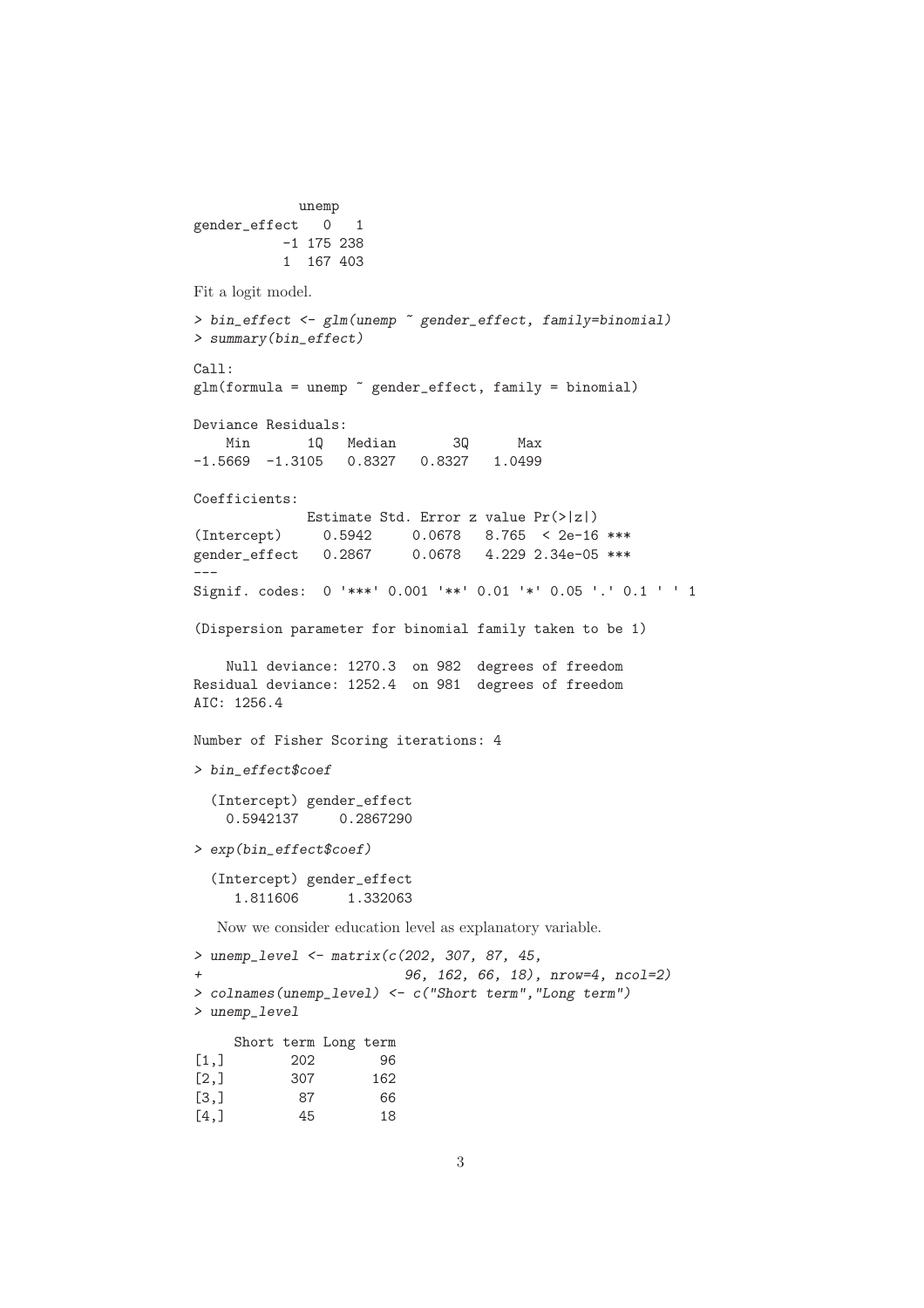> rowSums(unemp\_level)

[1] 298 469 153 63

For the fitting of a logit-model a new dataset is generated. First (0-1)-coding is considered.

```
> level <- factor(c(rep(1, 202+96), rep(2,307+162), rep(3,87+66), rep(4,45+18)))
> unemp_l <- c(rep(1, 202), rep(0, 96), rep(1, 307), rep(0, 162),
+ rep(1, 87), rep(0, 66), rep(1, 45), rep(0, 18))
```
For control, one can compute the crosstabulation of the generated data.

```
> table(level, unemp_l)
    unemp_l
```
level 0 1 1 96 202 2 162 307 3 66 87 4 18 45

Fit a logit model on the data. Define the variable level as a factor with the reference category 4.

```
> level <- relevel(level, ref=4)
> bin_l <- glm(unemp_l ~ level, family=binomial)
> summary(bin_l)
Call:
glm(formula = unemp_l \sim level, family = binomial)Deviance Residuals:
   Min 1Q Median 3Q Max
-1.5829 -1.4581 0.8819 0.9206 1.0626
Coefficients:
          Estimate Std. Error z value Pr(>|z|)
(Intercept) 0.9163 0.2789 3.286 0.00102 **
level1 -0.1724 0.3052 -0.565 0.57222
level2 -0.2770 0.2953 -0.938 0.34818
level3 -0.6400 0.3231 -1.981 0.04763 *
---
Signif. codes: 0 '***' 0.001 '**' 0.01 '*' 0.05 '.' 0.1 ' ' 1
(Dispersion parameter for binomial family taken to be 1)
   Null deviance: 1270.3 on 982 degrees of freedom
Residual deviance: 1263.8 on 979 degrees of freedom
AIC: 1271.8
Number of Fisher Scoring iterations: 4
```